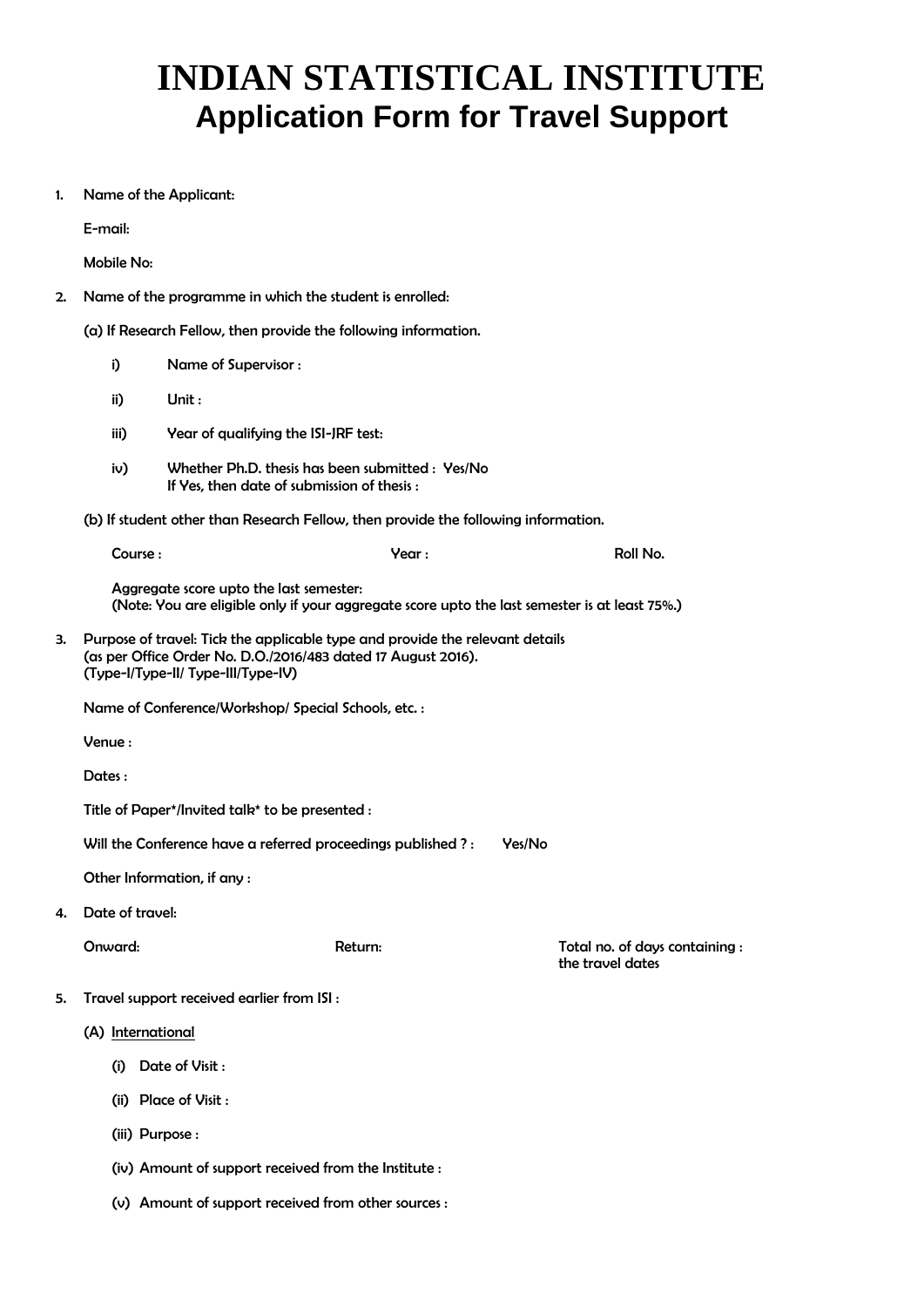## (B) Domestic

- (i) Date of Visit :
- (ii) Place of Visit :
- (iii) Purpose :
- (iv) Amount of support received from the Institute :
- (v) Amount of support received from the other sources :
- 6. Detailed estimate of the travel support needed : (maximum admissibility as per Office Order No. D.O./2016/483 dated 17 August 2016)
	- (i) Registration fee :
	- (ii) Train fare /Air fare : (enclose airfare certificate from AI in case of international travel)
	- (iii) Cost of boarding/lodging/local conveyance :
	- (iv) Visa fee :
	- (v) Medical insurance fee:

(Signature of the applicant with date)

In my opinion this visit will be beneficial for the student. The visit will not hamper his/her academic study and other responsibilities in the institute in any way.

> (Signature of the Class Teacher/Convener/ Chairperson of relevant RFAC)

I have verified

- 1) Marks of the student (other than research scholars)
- 2) Whether the candidate was awardrd travel grant earlier
- 3) Whether Ph.D. thesis has been submitted (in case of research scholars)

Please tick  $(\checkmark)$  whichever is applicable above.

Comments (If any) :

Verified & forwarded

(Signature of Verifying Authority, Dean's Office)